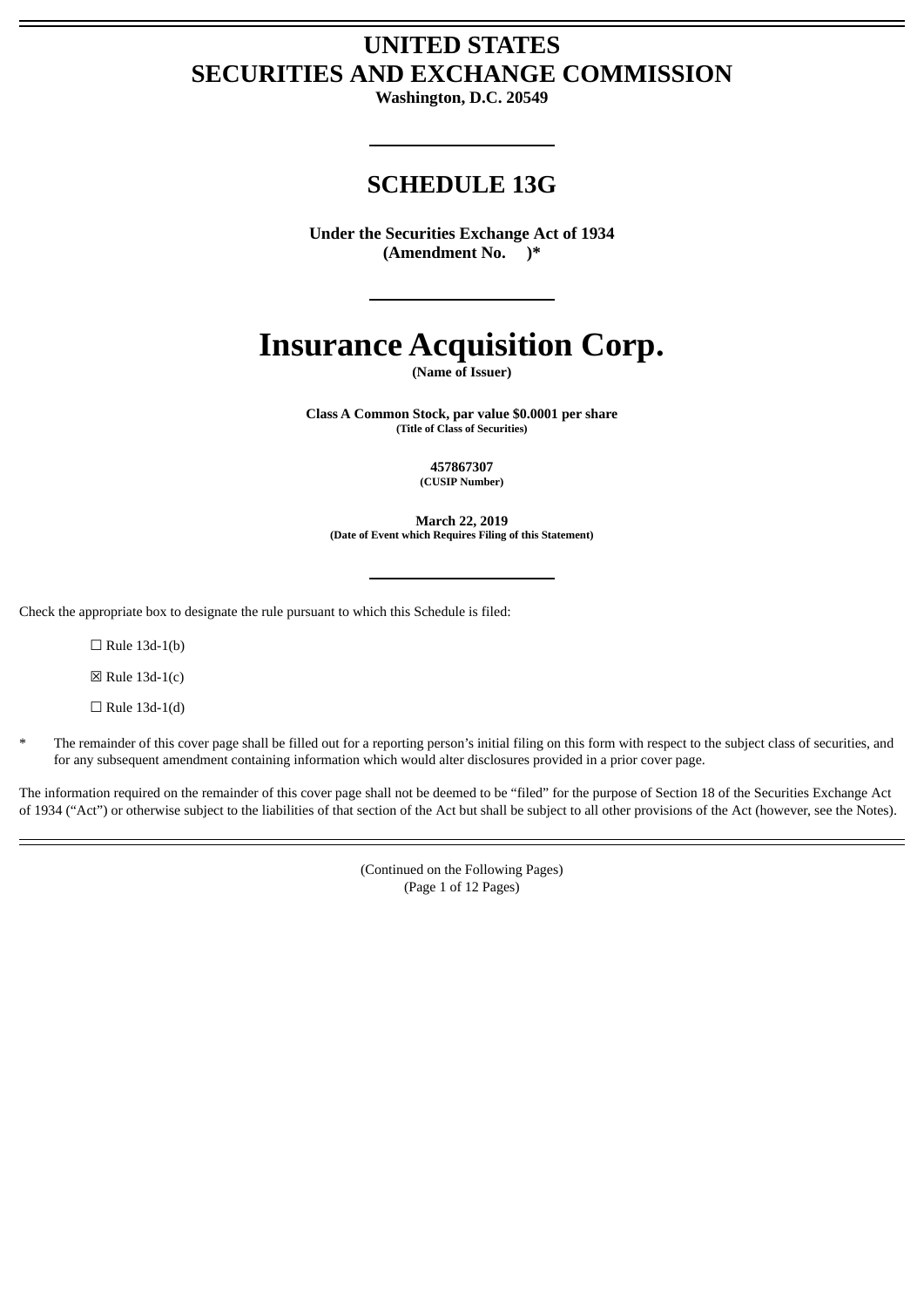### Page 2 of 12

| 1.               |                                        |            | <b>NAMES OF REPORTING PERSONS</b>                                       |  |  |  |
|------------------|----------------------------------------|------------|-------------------------------------------------------------------------|--|--|--|
|                  |                                        |            |                                                                         |  |  |  |
|                  | LINDEN CAPITAL L.P.                    |            |                                                                         |  |  |  |
| 2.               |                                        |            | CHECK THE APPROPRIATE BOX IF A MEMBER OF A GROUP                        |  |  |  |
|                  | $(a) \boxtimes$                        | (b) $\Box$ |                                                                         |  |  |  |
|                  |                                        |            |                                                                         |  |  |  |
| 3.               | <b>SEC USE ONLY</b>                    |            |                                                                         |  |  |  |
| 4.               | CITIZENSHIP OR PLACE OF ORGANIZATION   |            |                                                                         |  |  |  |
|                  | Bermuda                                |            |                                                                         |  |  |  |
|                  |                                        | 5.         | <b>SOLE VOTING POWER</b>                                                |  |  |  |
|                  |                                        |            |                                                                         |  |  |  |
| <b>NUMBER OF</b> |                                        |            | $\theta$                                                                |  |  |  |
|                  | <b>SHARES</b>                          | 6.         | <b>SHARED VOTING POWER</b>                                              |  |  |  |
|                  | <b>BENEFICIALLY</b><br><b>OWNED BY</b> |            | 927,520                                                                 |  |  |  |
|                  | <b>EACH</b>                            | 7.         | <b>SOLE DISPOSITIVE POWER</b>                                           |  |  |  |
|                  | <b>REPORTING</b>                       |            |                                                                         |  |  |  |
|                  | <b>PERSON</b>                          |            | $\Omega$                                                                |  |  |  |
|                  | WITH:                                  | 8.         | SHARED DISPOSITIVE POWER                                                |  |  |  |
|                  |                                        |            |                                                                         |  |  |  |
| 9.               |                                        |            | 927,520<br>AGGREGATE AMOUNT BENEFICIALLY OWNED BY EACH REPORTING PERSON |  |  |  |
|                  |                                        |            |                                                                         |  |  |  |
|                  | 927,520                                |            |                                                                         |  |  |  |
| 10.              |                                        |            | CHECK BOX IF THE AGGREGATE AMOUNT IN ROW (9) EXCLUDES CERTAIN SHARES    |  |  |  |
|                  |                                        |            |                                                                         |  |  |  |
| 11.              | $\Box$                                 |            |                                                                         |  |  |  |
|                  |                                        |            | PERCENT OF CLASS REPRESENTED BY AMOUNT IN ROW (9)                       |  |  |  |
|                  | 6.2%                                   |            |                                                                         |  |  |  |
| 12.              |                                        |            | <b>TYPE OF REPORTING PERSON</b>                                         |  |  |  |
|                  |                                        |            |                                                                         |  |  |  |
|                  | PN                                     |            |                                                                         |  |  |  |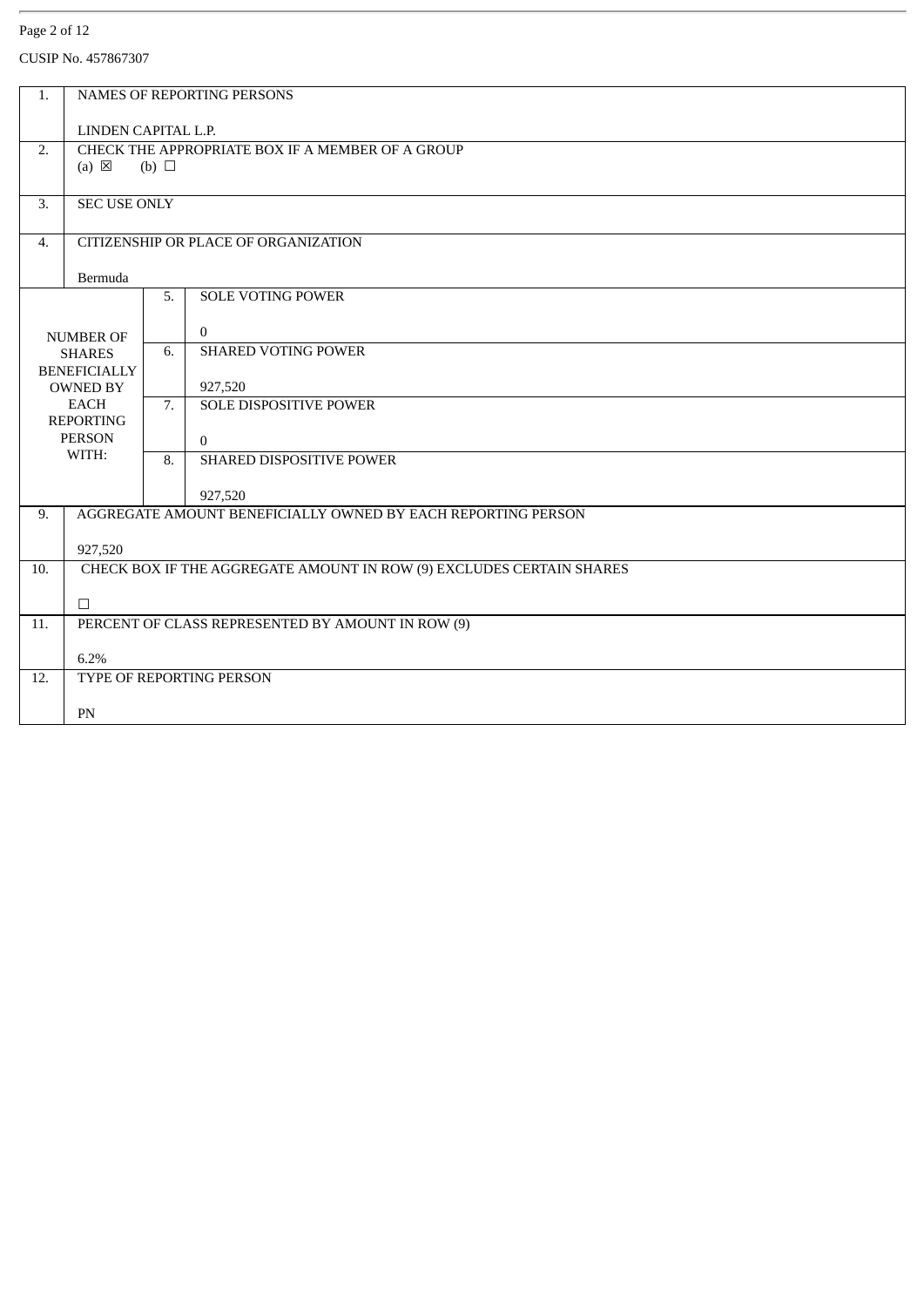### Page 3 of 12

| 1.                  | <b>NAMES OF REPORTING PERSONS</b>                           |            |                                                                      |  |  |  |
|---------------------|-------------------------------------------------------------|------------|----------------------------------------------------------------------|--|--|--|
|                     | I.R.S. IDENTIFICATION NOS. OF ABOVE PERSONS (ENTITIES ONLY) |            |                                                                      |  |  |  |
|                     | LINDEN GP LLC                                               |            |                                                                      |  |  |  |
| 2.                  | CHECK THE APPROPRIATE BOX IF A MEMBER OF A GROUP            |            |                                                                      |  |  |  |
|                     | $(a) \boxtimes$                                             | (b) $\Box$ |                                                                      |  |  |  |
|                     |                                                             |            |                                                                      |  |  |  |
| 3.                  | <b>SEC USE ONLY</b>                                         |            |                                                                      |  |  |  |
|                     |                                                             |            |                                                                      |  |  |  |
|                     | CITIZENSHIP OR PLACE OF ORGANIZATION<br>4.                  |            |                                                                      |  |  |  |
|                     | Delaware                                                    |            |                                                                      |  |  |  |
|                     |                                                             | 5.         | <b>SOLE VOTING POWER</b>                                             |  |  |  |
|                     |                                                             |            |                                                                      |  |  |  |
| <b>NUMBER OF</b>    |                                                             |            | $\Omega$                                                             |  |  |  |
|                     | <b>SHARES</b>                                               | 6.         | <b>SHARED VOTING POWER</b>                                           |  |  |  |
| <b>BENEFICIALLY</b> |                                                             |            |                                                                      |  |  |  |
| <b>OWNED BY</b>     |                                                             |            | 927,520                                                              |  |  |  |
|                     | EACH<br><b>REPORTING</b>                                    | 7.         | <b>SOLE DISPOSITIVE POWER</b>                                        |  |  |  |
|                     | <b>PERSON</b>                                               |            | $\Omega$                                                             |  |  |  |
|                     | WITH:                                                       |            | SHARED DISPOSITIVE POWER                                             |  |  |  |
|                     |                                                             |            |                                                                      |  |  |  |
|                     |                                                             |            | 927,520                                                              |  |  |  |
| 9.                  |                                                             |            | AGGREGATE AMOUNT BENEFICIALLY OWNED BY EACH REPORTING PERSON         |  |  |  |
|                     | 927,520                                                     |            |                                                                      |  |  |  |
| 10.                 |                                                             |            | CHECK BOX IF THE AGGREGATE AMOUNT IN ROW (9) EXCLUDES CERTAIN SHARES |  |  |  |
|                     |                                                             |            |                                                                      |  |  |  |
|                     | $\Box$                                                      |            |                                                                      |  |  |  |
| 11.                 |                                                             |            | PERCENT OF CLASS REPRESENTED BY AMOUNT IN ROW (9)                    |  |  |  |
|                     |                                                             |            |                                                                      |  |  |  |
|                     |                                                             |            |                                                                      |  |  |  |
|                     | TYPE OF REPORTING PERSON                                    |            |                                                                      |  |  |  |
|                     | HC                                                          |            |                                                                      |  |  |  |
| 12.                 | 6.2%                                                        |            |                                                                      |  |  |  |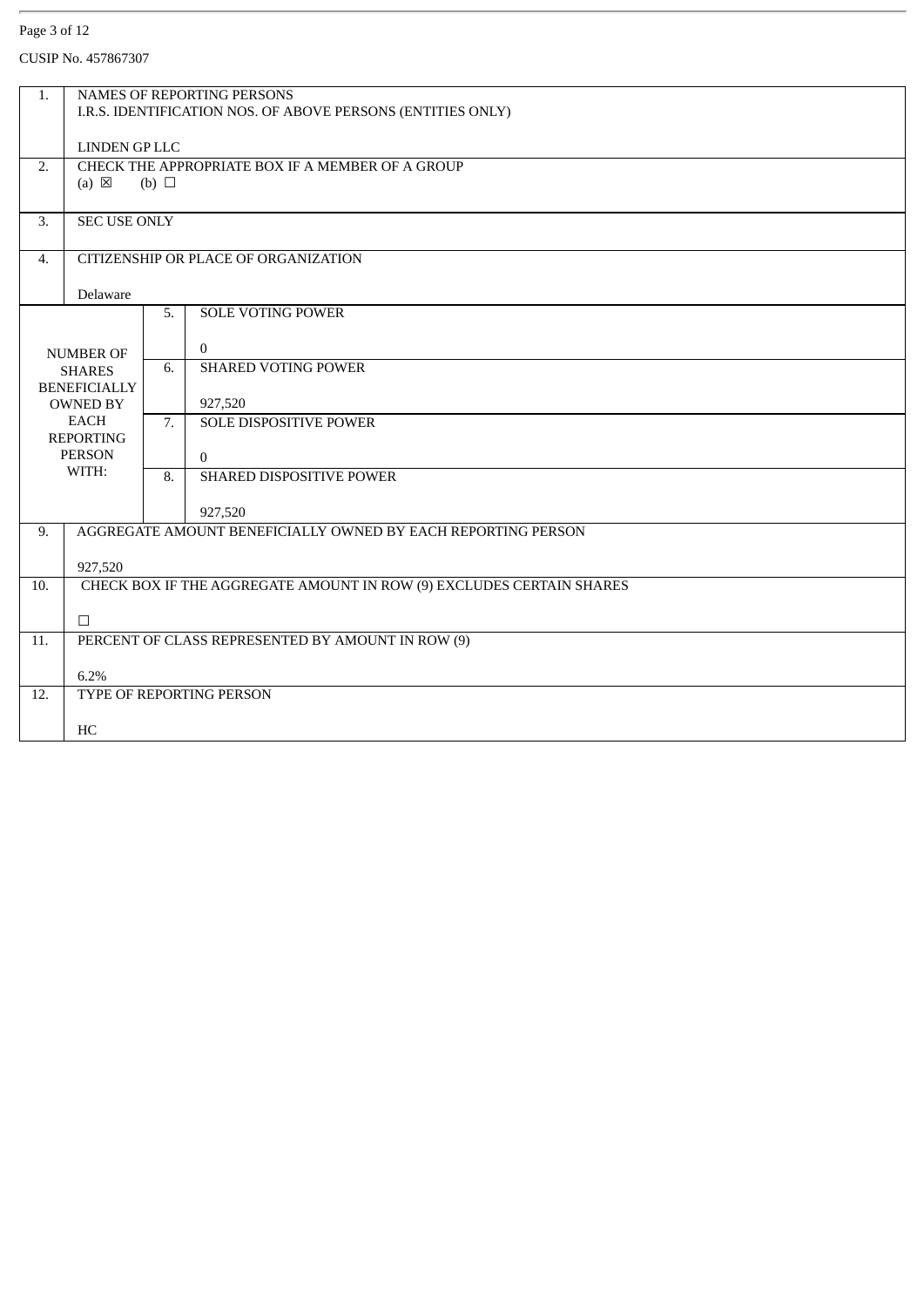### Page 4 of 12

| 1.                                         | NAMES OF REPORTING PERSONS                                                    |            |                                                                      |  |  |  |
|--------------------------------------------|-------------------------------------------------------------------------------|------------|----------------------------------------------------------------------|--|--|--|
|                                            | I.R.S. IDENTIFICATION NOS. OF ABOVE PERSONS (ENTITIES ONLY)                   |            |                                                                      |  |  |  |
|                                            |                                                                               |            |                                                                      |  |  |  |
| 2.                                         | <b>LINDEN ADVISORS LP</b><br>CHECK THE APPROPRIATE BOX IF A MEMBER OF A GROUP |            |                                                                      |  |  |  |
|                                            | $(a) \boxtimes$                                                               | (b) $\Box$ |                                                                      |  |  |  |
|                                            |                                                                               |            |                                                                      |  |  |  |
| 3.                                         | <b>SEC USE ONLY</b>                                                           |            |                                                                      |  |  |  |
|                                            |                                                                               |            |                                                                      |  |  |  |
| CITIZENSHIP OR PLACE OF ORGANIZATION<br>4. |                                                                               |            |                                                                      |  |  |  |
|                                            | Delaware                                                                      |            |                                                                      |  |  |  |
|                                            |                                                                               | 5.         | <b>SOLE VOTING POWER</b>                                             |  |  |  |
|                                            |                                                                               |            |                                                                      |  |  |  |
| <b>NUMBER OF</b>                           |                                                                               |            | $\Omega$                                                             |  |  |  |
|                                            | <b>SHARES</b>                                                                 | 6.         | <b>SHARED VOTING POWER</b>                                           |  |  |  |
|                                            | <b>BENEFICIALLY</b>                                                           |            |                                                                      |  |  |  |
|                                            | <b>OWNED BY</b>                                                               |            | 1,000,000                                                            |  |  |  |
|                                            | EACH<br><b>REPORTING</b>                                                      | 7.         | SOLE DISPOSITIVE POWER                                               |  |  |  |
|                                            | <b>PERSON</b>                                                                 |            | $\Omega$                                                             |  |  |  |
|                                            | WITH:                                                                         | 8.         | SHARED DISPOSITIVE POWER                                             |  |  |  |
|                                            |                                                                               |            |                                                                      |  |  |  |
|                                            |                                                                               |            | 1,000,000                                                            |  |  |  |
| 9.                                         |                                                                               |            | AGGREGATE AMOUNT BENEFICIALLY OWNED BY EACH REPORTING PERSON         |  |  |  |
|                                            | 1,000,000                                                                     |            |                                                                      |  |  |  |
| 10.                                        |                                                                               |            | CHECK BOX IF THE AGGREGATE AMOUNT IN ROW (9) EXCLUDES CERTAIN SHARES |  |  |  |
|                                            |                                                                               |            |                                                                      |  |  |  |
|                                            | $\Box$                                                                        |            |                                                                      |  |  |  |
| 11.                                        |                                                                               |            | PERCENT OF CLASS REPRESENTED BY AMOUNT IN ROW (9)                    |  |  |  |
|                                            | 6.6%                                                                          |            |                                                                      |  |  |  |
| 12.                                        | TYPE OF REPORTING PERSON                                                      |            |                                                                      |  |  |  |
|                                            |                                                                               |            |                                                                      |  |  |  |
|                                            | IA, PN                                                                        |            |                                                                      |  |  |  |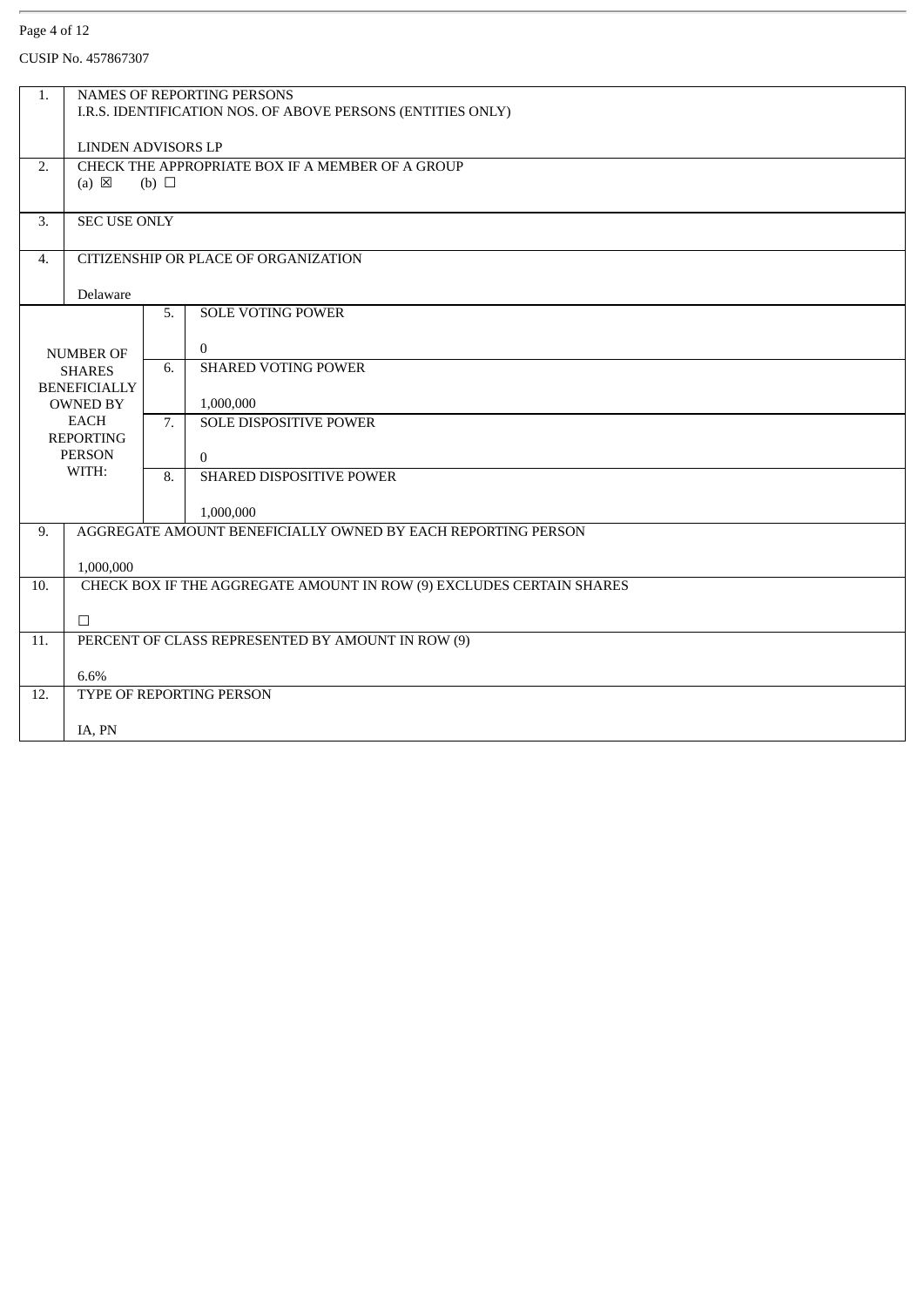### Page 5 of 12

| 1.               | NAMES OF REPORTING PERSONS                                  |            |                                                                      |  |  |  |
|------------------|-------------------------------------------------------------|------------|----------------------------------------------------------------------|--|--|--|
|                  | I.R.S. IDENTIFICATION NOS. OF ABOVE PERSONS (ENTITIES ONLY) |            |                                                                      |  |  |  |
|                  | <b>SIU MIN WONG</b>                                         |            |                                                                      |  |  |  |
| 2.               | CHECK THE APPROPRIATE BOX IF A MEMBER OF A GROUP            |            |                                                                      |  |  |  |
|                  | $(a) \boxtimes$                                             | (b) $\Box$ |                                                                      |  |  |  |
| 3.               | <b>SEC USE ONLY</b>                                         |            |                                                                      |  |  |  |
|                  |                                                             |            |                                                                      |  |  |  |
| $\overline{4}$ . | CITIZENSHIP OR PLACE OF ORGANIZATION                        |            |                                                                      |  |  |  |
|                  | China (Hong Kong) and USA                                   |            |                                                                      |  |  |  |
|                  |                                                             | 5.         | <b>SOLE VOTING POWER</b>                                             |  |  |  |
|                  |                                                             |            |                                                                      |  |  |  |
|                  | <b>NUMBER OF</b>                                            |            | $\Omega$<br><b>SHARED VOTING POWER</b>                               |  |  |  |
|                  | <b>SHARES</b><br><b>BENEFICIALLY</b>                        | 6.         |                                                                      |  |  |  |
|                  | <b>OWNED BY</b>                                             |            | 1,000,000                                                            |  |  |  |
| <b>EACH</b>      |                                                             | 7.         | SOLE DISPOSITIVE POWER                                               |  |  |  |
|                  | <b>REPORTING</b><br><b>PERSON</b>                           |            |                                                                      |  |  |  |
|                  | <b>WITH</b>                                                 |            | $\Omega$                                                             |  |  |  |
|                  |                                                             | 8.         | SHARED DISPOSITIVE POWER                                             |  |  |  |
|                  |                                                             |            | 1,000,000                                                            |  |  |  |
| 9.               |                                                             |            | AGGREGATE AMOUNT BENEFICIALLY OWNED BY EACH REPORTING PERSON         |  |  |  |
|                  | 1,000,000                                                   |            |                                                                      |  |  |  |
| 10.              |                                                             |            | CHECK BOX IF THE AGGREGATE AMOUNT IN ROW (9) EXCLUDES CERTAIN SHARES |  |  |  |
|                  | $\Box$                                                      |            |                                                                      |  |  |  |
| 11.              |                                                             |            | PERCENT OF CLASS REPRESENTED BY AMOUNT IN ROW (9)                    |  |  |  |
|                  |                                                             |            |                                                                      |  |  |  |
|                  | 6.6%                                                        |            | TYPE OF REPORTING PERSON                                             |  |  |  |
| 12.              |                                                             |            |                                                                      |  |  |  |
|                  | IN, HC                                                      |            |                                                                      |  |  |  |
|                  |                                                             |            |                                                                      |  |  |  |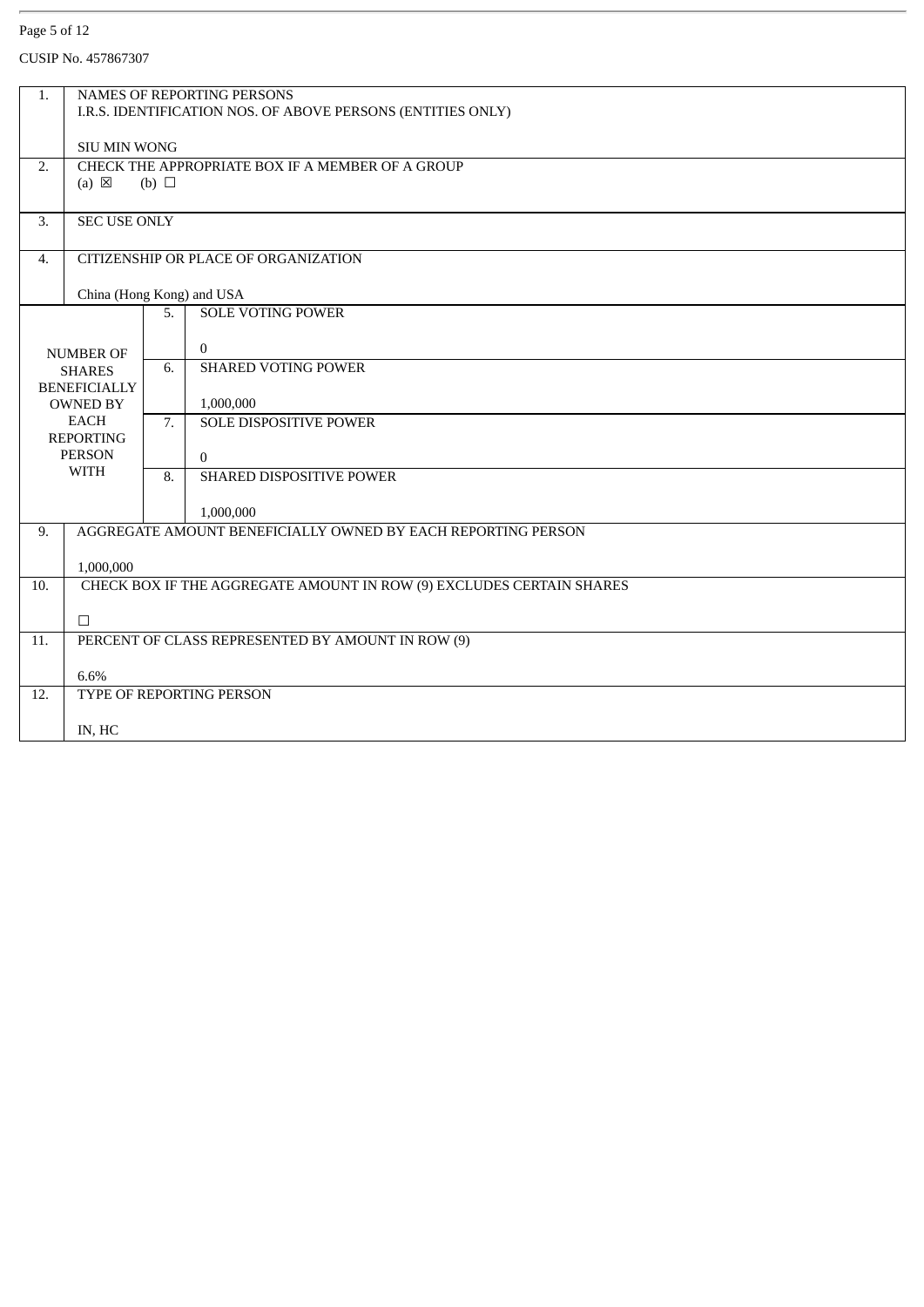### Page 6 of 12

### **Item 1(a). Name of Issuer:**

Insurance Acquisition Corp. (the "Issuer").

# **Item 1(b). Address of Issuer's Principal Executive Offices:**

2929 Arch Street, Suite 1703 Philadelphia, PA 19104

### **Item 2(a). Name of Person Filing:**

This Statement is filed on behalf of each of the following persons (collectively, the "Reporting Persons")

- i) Linden Capital L.P., a Bermuda limited partnership ("Linden Capital");
- ii) Linden GP LLC, a Delaware limited liability company ("Linden GP");
- iii) Linden Advisors LP, a Delaware limited partnership ("Linden Advisors"); and
- iv) Siu Min (Joe) Wong ("Mr. Wong").

This Statement relates to Shares (as defined herein) held for the account of Linden Capital and separately managed accounts (the "Managed Accounts"). Linden GP is the general partner of Linden Capital and, in such capacity, may be deemed to beneficially own the Shares held by Linden Capital. Linden Advisors is the investment manager of Linden Capital and trading advisor or investment advisor for the Managed Accounts. Mr. Wong is the principal owner and controlling person of Linden Advisors and Linden GP. In such capacities, Linden Advisors and Mr. Wong may each be deemed to beneficially own the Shares held by each of Linden Capital and the Managed Accounts.

#### **Item 2(b). Address of Principal Business Office or, if None, Residence:**

The principal business address for Linden Capital is Victoria Place, 31 Victoria Street, Hamilton HM10, Bermuda. The principal business address for each of Linden Advisors, Linden GP and Mr. Wong is 590 Madison Avenue, 15th Floor, New York, New York 10022.

### **Item 2(c). Citizenship:**

- i) Linden Capital is a Bermuda limited partnership.
- ii) Linden GP is a Delaware limited liability company.
- iii) Linden Advisors is a Delaware limited partnership.
- iv) Mr. Wong is a citizen of China (Hong Kong) and the United States.

#### **Item 2(d). Title of Class of Securities**

Class A Common Stock, par value \$0.0001 per share (the "Shares").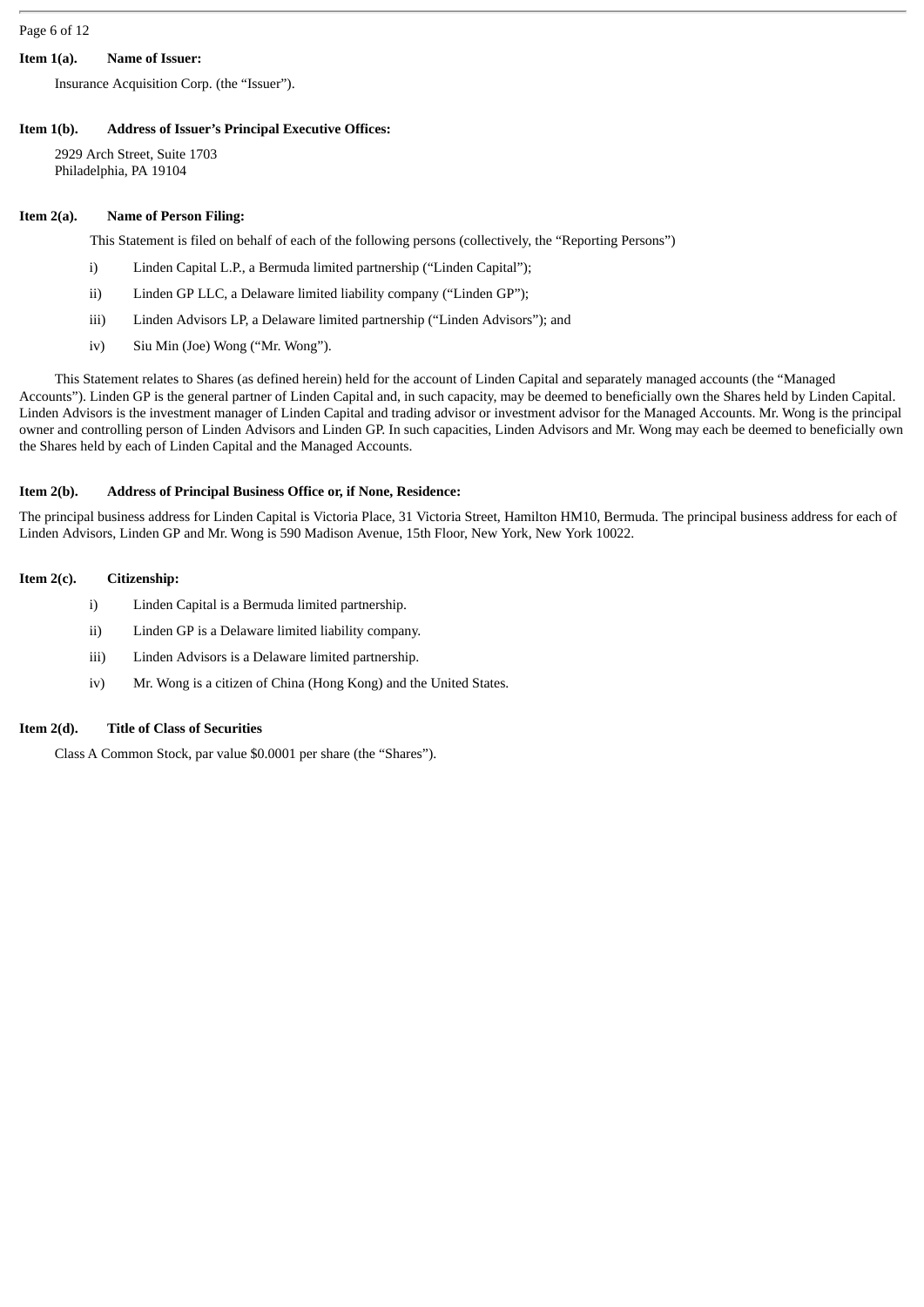#### Page 7 of 12

### **Item 2(e). CUSIP Number:** 457867307

### Item 3. If This Statement is Filed Pursuant to §§240.13d-1(b) or 240.13d-2(b) or (c), Check Whether the Person Filing is a:

This Item 3 is not applicable.

### **Item 4. Ownership:**

### **Item 4(a) Amount Beneficially Owned:**

As of March 22, 2019, each of Linden Advisors and Mr. Wong may be deemed the beneficial owner of 1,000,000 Shares. This amount consists of 927,520 Shares held by Linden Capital and 72,480 Shares held by the Managed Accounts. As of March 22, 2019, each of Linden GP and Linden Capital may be deemed the beneficial owner of the 927,520 Shares held by Linden Capital.

# **Item 4(b) Percent of Class:**

As of March 22, 2019, each of Linden Advisors and Mr. Wong may be deemed the beneficial owner of approximately 6.6% of Shares outstanding, and each of Linden GP and Linden Capital may be deemed the beneficial owner of approximately 6.2% of Shares outstanding. These percentages are based on the 15,065,000 Shares outstanding after giving effect to the Issuer's initial public offering of shares, the completion of which was announced on March 22, 2019.

# **Item 4(c) Number of Shares as to which such person has:**

# **As of March 22, 2019:**

# **Linden Capital and Linden GP:** (i) Sole power to vote or direct the vote: 0 (ii) Shared power to vote or direct the vote: 927,520 (iii) Sole power to dispose or direct the disposition of: 0 (iv) Shared power to dispose or direct the disposition of: 927,520 **Linden Advisors and Mr. Wong:** (i) Sole power to vote or direct the vote: 0 (ii) Shared power to vote or direct the vote: 1,000,000  $\frac{1}{1000}$ (iii) Sole power to dispose or direct the disposition of: 0 (iv) Shared power to dispose or direct the disposition of: 1,000,000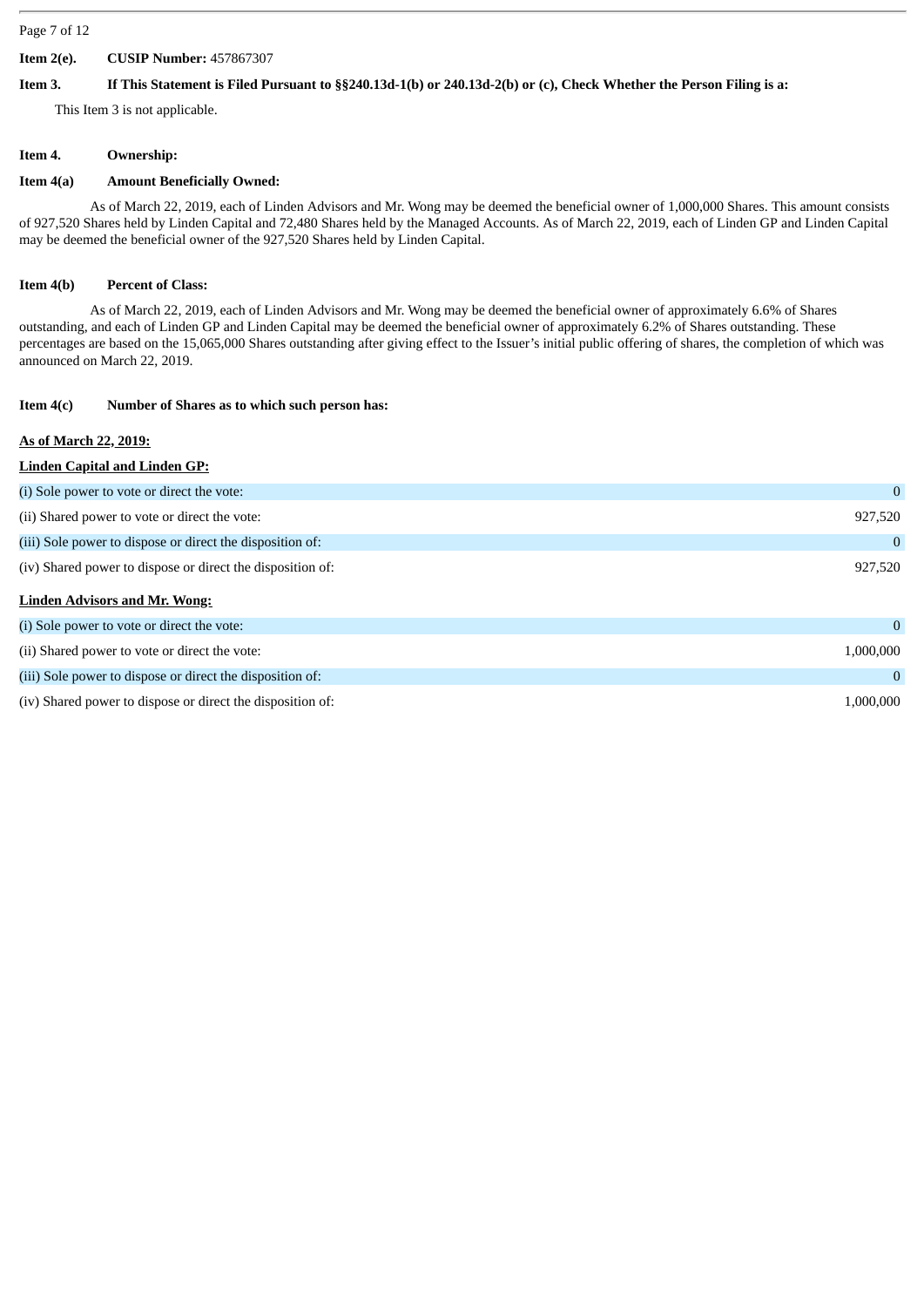### Page 8 of 12

### **Item 5. Ownership of Five Percent or Less of a Class:**

This Item 5 is not applicable.

### **Item 6. Ownership of More than Five Percent on Behalf of Another Person:**

See disclosure in Items 2 and 4 hereof.

### Item 7. Identification and Classification of the Subsidiary Which Acquired the Security Being Reported on by the Parent Holding Company **or Control Person:**

See disclosure in Item 2 hereof.

### **Item 8. Identification and Classification of Members of the Group:**

See Exhibit B attached hereto.

# **Item 9. Notice of Dissolution of Group:**

This item 9 is not applicable.

# **Item 10. Certification:**

By signing below, the undersigned certifies that, to the best of its knowledge and belief, the securities referred to above were not acquired and are not held for the purpose of or with the effect of changing or influencing the control of the issuer of the securities and were not acquired and are not held in connection with or as a participant in any transaction having that purpose or effect, other than activities solely in connection with a nomination under Sec. 240.14a-11.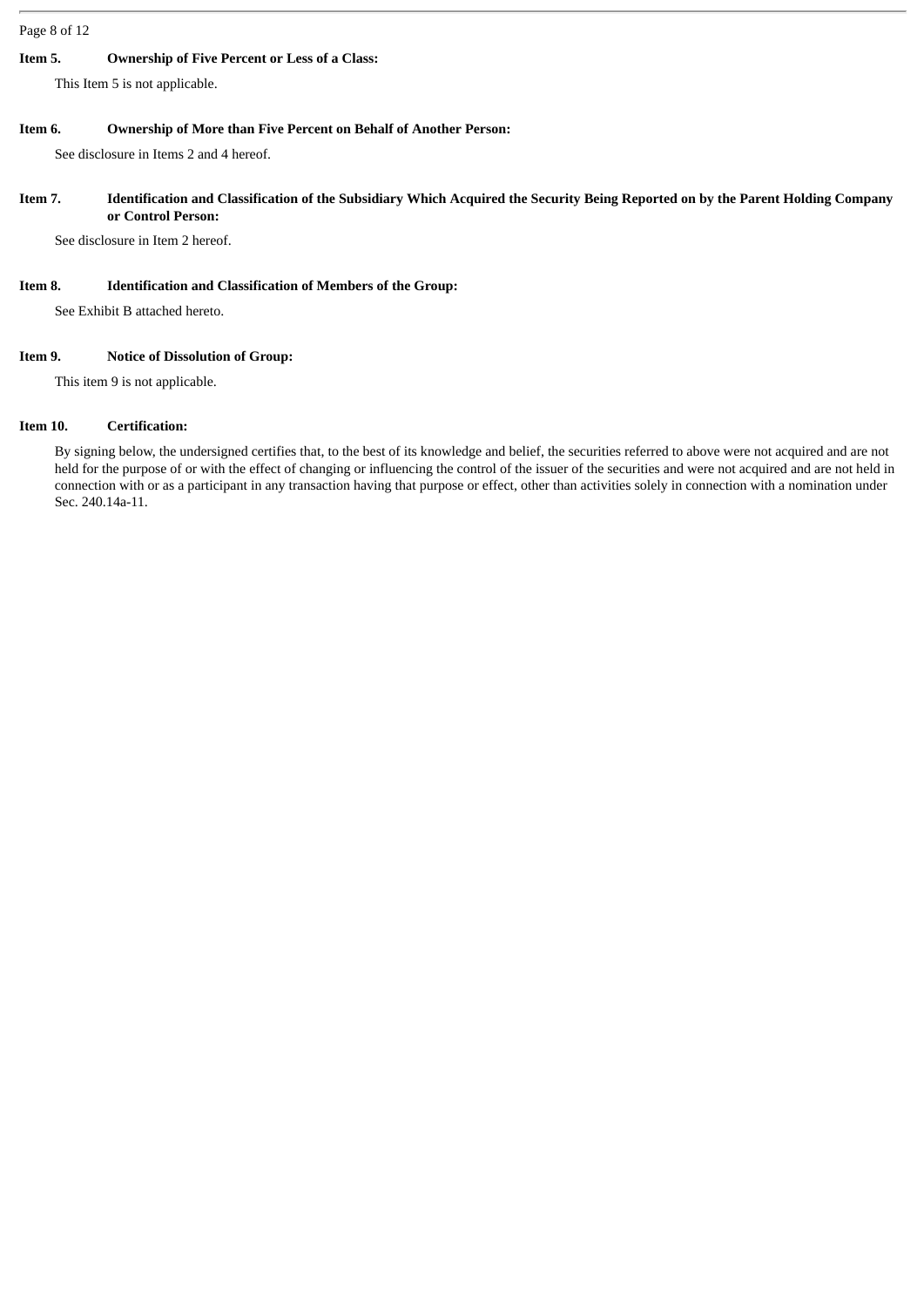### Page 9 of 12

### **SIGNATURES**

After reasonable inquiry and to the best of its knowledge and belief, I certify that the information with respect to it set forth in this statement is true, complete, and correct.

Dated: March 28, 2019

### **LINDEN CAPITAL L.P.**

By: Linden GP LLC, its general partner

By: /S/ Saul Ahn Saul Ahn, Authorized Signatory

### **LINDEN GP LLC**

By: /S/ Saul Ahn Saul Ahn, Authorized Signatory

# **LINDEN ADVISORS LP**

By: /S/ Saul Ahn

Saul Ahn, General Counsel

/S/ Siu Min Wong **SIU MIN WONG**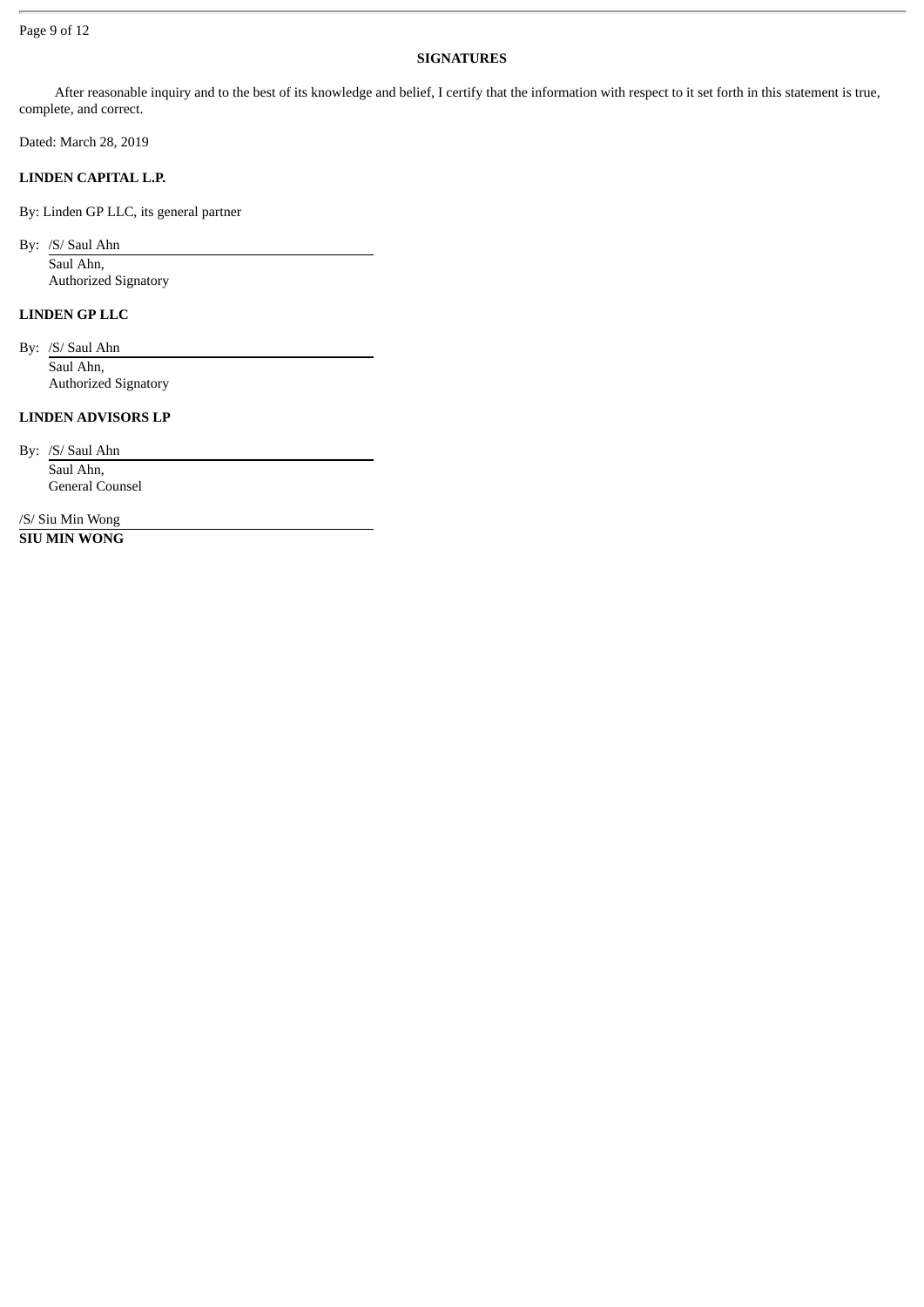Page 10 of 12

### **EXHIBIT INDEX**

| <u>Ex.</u> |                                        | Page No. |
|------------|----------------------------------------|----------|
| A          | Joint Filing Agreement                 |          |
| B          | Identification of Members of the Group | ∸∸       |
|            |                                        |          |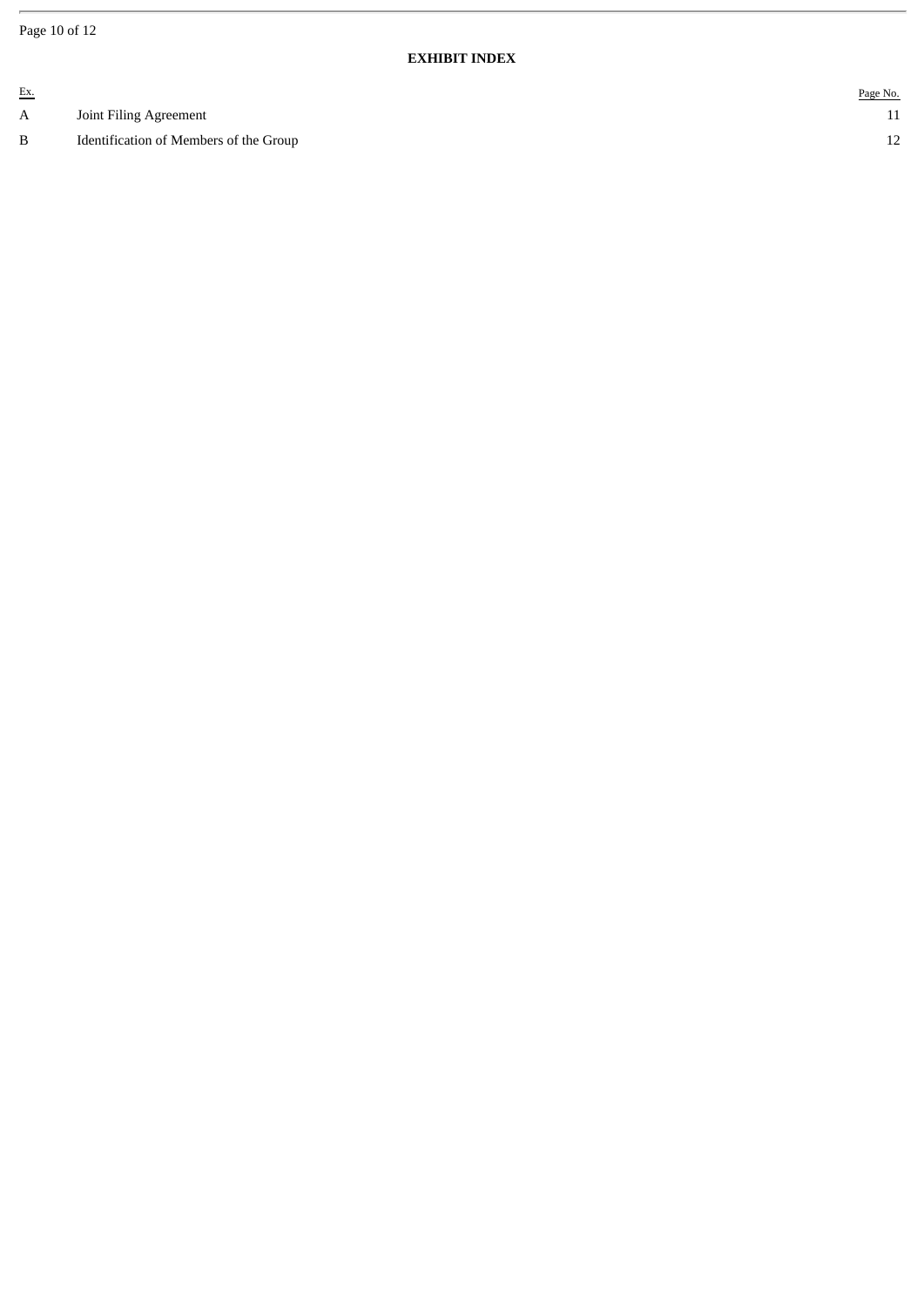# **JOINT FILING AGREEMENT**

The undersigned hereby agree that the statement on Schedule 13G with respect to the Common Stock of Insurance Acquisition Corp. dated as of March 22, 2019 is, and any further amendments thereto signed by each of the undersigned shall be, filed on behalf of each of us pursuant to and in accordance with the provisions of Rule 13d-1(k) under the Securities Exchange Act of 1934, as amended.

Dated: March 28, 2019

### **LINDEN CAPITAL L.P.**

By: Linden GP LLC, its general partner

By: /S/ Saul Ahn

Saul Ahn, Authorized Signatory

### **LINDEN GP LLC**

By: /S/ Saul Ahn Saul Ahn,

Authorized Signatory

### **LINDEN ADVISORS LP**

By: /S/ Saul Ahn Saul Ahn, General Counsel

/S/ Siu Min Wong **SIU MIN WONG**